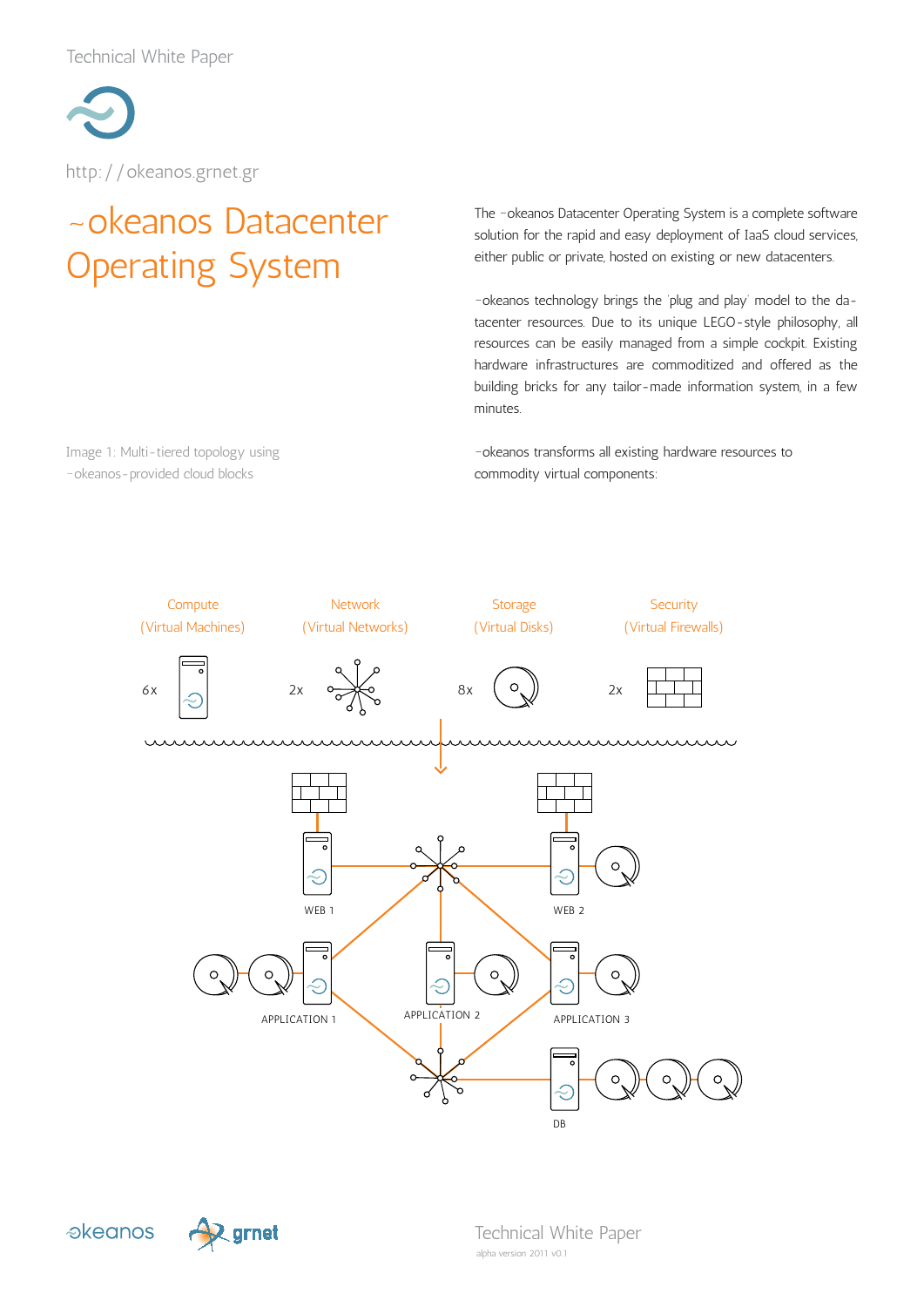# **Architectural Overview**

Essentially, ~okeanos enables users to build compute and storage clouds, making more efficient use of their processing and storage resources, within their Datacenter, to handle a variety of workloads. They can prepare in a few minutes, numerous of custom ordered machines, with all flavors of server OS, connected in any possible way, secured and easily managed.

~okeanos offers a no-hassle, intuitive Web UI for all custom architectures. ~okeanos can be programmatically accessed, via command line interface plus a RESTful API. Thus integration to existing environments or usage of existing tools is done seamlessly. ~okeanos encapsulates the Synnefo Cloud Management Layer and the Google Ganeti Cluster management software on top of KVM virtualized Computing resources. The API is a superset of the OpenStack Compute API to allow use of 3rd party tools with ~okeanos

The main software layers comprising an ~okeanos deployment are outlined in the following figure.



Image 2: Architectural overview of an ~okeanos deployment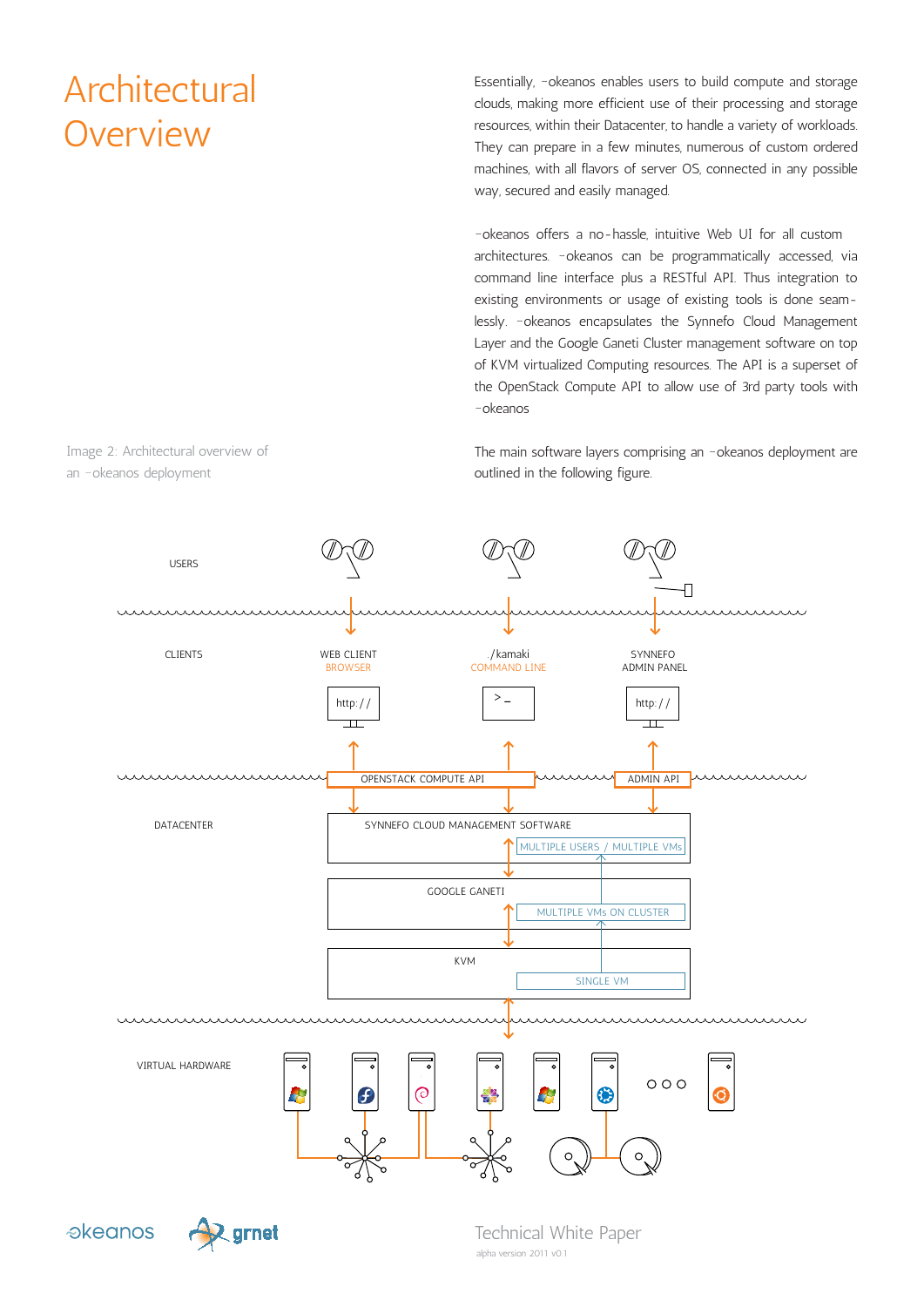# Key Features

~okeanos provides the following key features:

#### KVM-based Virtual Machines

~okeanos supports KVM-based VMs, managed by Google Ganeti. KVM does full system virtualization, and supports Microsoft Windows, Linux, and BSD deployments inside its VMs. So far, server Images for Red Hat Enterprise Linux / CentOS, Fedora, Debian Linux, Ubuntu/Kubuntu, and Microsoft Windows Server 2008R2 have been tested extensively inside ~okeanos deployments, using virtio-based storage and network drivers for minimal virtualization overhead.

#### Google Ganeti for VM control

~okeanos uses Google Ganeti for VM management at the backend. The Ganeti-based control plane ensures stability, redundancy, manageability, upgradability and above all production readiness. Ganeti employs a simple, clean design with readable, well-commented and well-maintained code. Having a distinct, well-defined VM control plane allows ~okeanos deployments to benefit from the evolution process of Ganeti and provides for cleanly-separated layers. Ganeti gives a competitive advantage regarding VM migrations, intelligent resource allocation and handling of physical node downtimes.

### Clean RESTful API

Every bit of functionality provided by ~okeanos is exported to end users via a clean, RESTful API called the ~okeanos API. The ~okeanos API is a superset of OpenStack Compute API v1.1. Following an open standard ensures compatibility with a multitude of third-party cloud management tools and lowers the barrier to entry for migration of existing software deployments on the cloud.

### Intuitive Web UI

~okeanos comes with a clear, simple Web UI though which the user may quickly provision new and manage existing compute, network and storage resources. The Web UI is a client-side Javascript/jQuery application using the ~okeanos API behind the scenes, which means two things: (a) the Web UI runs on the client side, eliminating unnecessary server roundtrips, (b) The API implementation is always up-to-date, with all functionality available both programmatically and over the UI.

## Command-line management

When the need arises to provision and manage resources automatically and in bulk, the ./kamaki command-line tool can be used to perform low-level administrative tasks. ./kamaki is just another client to the ~okeanos API, targeted to advanced end users and developers.

## Public Networking

~okeanos supports full IPv4 and IPv6 connectivity to the public Internet for its VMs. The network implementation is deploymentspecific, behind Ganeti, and may be customized extensively to the customer's individual needs. A reference ~okeanos implementation supports host-based routing for multiple IP address pools, with minimal overhead, and no Network Address Translation. Eliminating the need for NAT allows VMs to migrate freely between physical hosts, without introducing SPOFs.

#### Private Networking

~okeanos provides virtual Ethernets as a separate resource, giving the user freedom to create arbitrary network topologies of interconnected VMs, e.g., for multi-tiered deployments of enterprise software. Private networks are supported by the API and are exposed all the way to the UI. Each private network is an isolated Ethernet segment, carrying raw L2 Ethernet frames. This gives unrestricted choice of IP addressing schemes, allows running own DHCP services, and supports non-IP traffic as well. VMs see a separate virtual Ethernet NIC for each private LAN they are part of.

### Out-of-the-box Firewalling

The user may protect each public IPv4/IPv6 interface with a virtual firewall, choosing from a number of predefined firewall configurations. Firewalling is provided as a virtual appliance by the infrastructure and works independently from the guest OS running inside a VM.

#### Bridging of cloud-based with physical resources

One cannot expect a complete deployment of physical resources to be migrated overnight to the cloud. ~okeanos exploits private networking functionality to form secure bridges between virtual networks and your existing physical network in your server room or datacenter, essentially bringing cloud-based resources right next to your physical servers. Need your virtual resources to allocate IP addresses from your physical DHCP server? Now that's possible.

## Self-healing distributed storage backend

VM storage volumes are physically stored as objects in a distributed, redundant, object-based storage backend. The storage backend is deployed in commodity physical nodes, with no need for proprietary hardware or custom interconnects; it is a distributed, shared-nothing

*akeanos* 



Technical White Paper alpha version 2011 v0.1